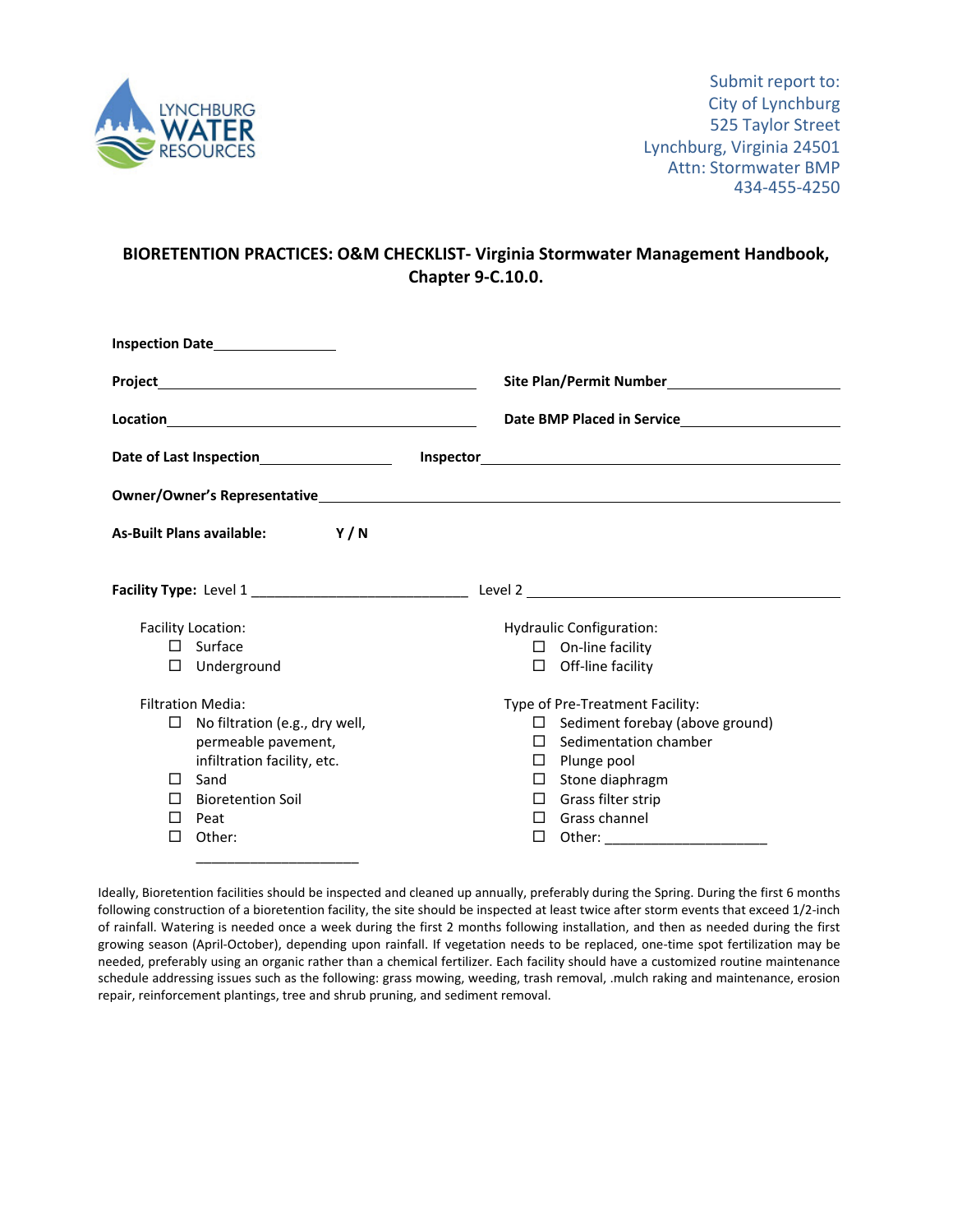| <b>Element of BMP</b> | <b>Potential Problem</b>                                                                                                                                                 | Y/N | How to fix problem                                                                                                                                | <b>Who Will</b><br><b>Address</b><br>Problem  | <b>Comments</b> |
|-----------------------|--------------------------------------------------------------------------------------------------------------------------------------------------------------------------|-----|---------------------------------------------------------------------------------------------------------------------------------------------------|-----------------------------------------------|-----------------|
|                       | Adequate vegetation                                                                                                                                                      |     | Supplement as necessary                                                                                                                           | Owner or<br>professional                      |                 |
|                       | There is excessive trash<br>and debris                                                                                                                                   |     | Remove immediately                                                                                                                                | Owner or<br>professional                      |                 |
| Contributing          | There is evidence of<br>erosion and / or bare or<br>exposed soil                                                                                                         |     | Stabilize immediately                                                                                                                             | Owner or<br>professional                      |                 |
| <b>Drainage Area</b>  | There are excessive<br>landscape waste or yard<br>clippings                                                                                                              |     | Remove immediately and recycle or<br>compost                                                                                                      | Owner or<br>professional                      |                 |
|                       | Oil, grease or other<br>unauthorized<br>substances are entering<br>the facility                                                                                          |     | Identify and control the source of<br>this pollution. It may be necessary<br>to erect fences, signs, etc                                          | Owner or<br>professional                      |                 |
| <b>Pre-Treatment</b>  | There is adequate<br>access to the pre-<br>treatment facility                                                                                                            |     | Establish adequate access                                                                                                                         | Professional<br>and, perhaps,<br>the locality |                 |
|                       | Excessive trash, debris,<br>or sediment.                                                                                                                                 |     | Remove immediately                                                                                                                                | Owner or<br>professional                      |                 |
|                       | There is evidence of<br>clogging (standing<br>water, noticeable<br>odors, water stains,<br>algae or floating aquatic<br>vegetation, or<br>oil/grease)                    |     | Identify and eliminate the source of<br>the problem. If necessary, remove<br>and clean or replace the clogged<br>material.                        | Professional                                  |                 |
|                       | There is evidence of<br>erosion and / or<br>exposed soil                                                                                                                 |     | Stabilize immediately                                                                                                                             | Owner or<br>professional                      |                 |
|                       | There is dead<br>vegetation or exposed<br>soil in the grass filter                                                                                                       |     | Restabilize and revegetate as<br>necessary                                                                                                        | Owner or<br>professional                      |                 |
| Inlets                | Check for sediment<br>build-up at curb cuts,<br>gravel diaphragms or<br>pavement edges that<br>prevent flow from<br>getting into the bed,<br>and check for<br>bypassing. |     | Remove sediment and correct any<br>other problems that block inflow.                                                                              | Owner or<br>professional                      |                 |
|                       | There is excessive trash,<br>debris, or sediment.                                                                                                                        |     | Remove immediately                                                                                                                                | Owner or<br>professional                      |                 |
|                       | There is evidence of<br>erosion at or around<br>the inlet                                                                                                                |     | Repair erosion damage and reseed<br>or otherwise restabilize with<br>vegetation                                                                   | Owner or<br>professional                      |                 |
|                       | Inflow is hindered by<br>trees and/or shrubs.                                                                                                                            |     | Remove woody vegetation from<br>points of inflow and directly above<br>underdrains. (Trees and shrubs may<br>be located closer to the perimeter.) | Owner or<br>professional                      |                 |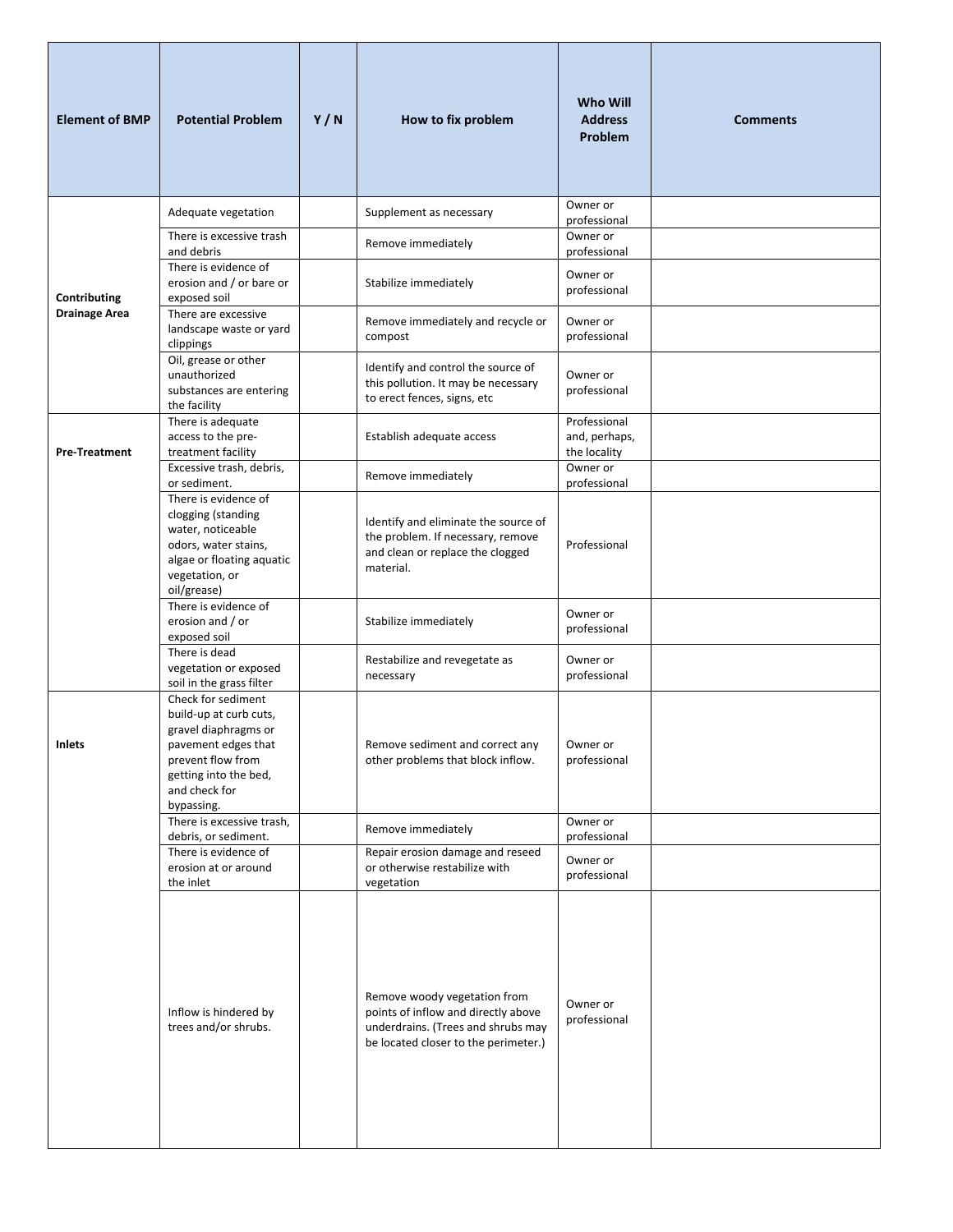| <b>Element of BMP</b>             | <b>Potential Problem</b>                                                                                                                | Y/N | How to fix problem                                                                                                                                                                                                                                                    | <b>Who Will</b><br><b>Address</b><br>Problem | <b>Comments</b> |
|-----------------------------------|-----------------------------------------------------------------------------------------------------------------------------------------|-----|-----------------------------------------------------------------------------------------------------------------------------------------------------------------------------------------------------------------------------------------------------------------------|----------------------------------------------|-----------------|
| <b>Side Slopes</b>                | There is evidence of rill<br>or gully erosion or bare<br>soil                                                                           |     | Identify the source of erosion<br>damage and prevent it from<br>recurring. Repair erosion damage<br>and reseed or otherwise restabilize<br>with vegetation                                                                                                            | Owner or<br>professional                     |                 |
| (Annually, after<br>major storms) | There is excess<br>sediment accumulation                                                                                                |     | Remove immediately                                                                                                                                                                                                                                                    | Owner or<br>professional                     |                 |
|                                   | Side slopes support<br>nuisance animals.                                                                                                |     | Animal burrows must be backfilled<br>and compacted. Burrowing animals<br>should be humanely removed from<br>the area.                                                                                                                                                 | Professional                                 |                 |
| Vegetation<br>(monthly)           | Plant composition is<br>consistent with the<br>approved plans and any<br>stakes or wires are in<br>good condition.                      |     | Determine if existing plant<br>materials are at least consistent<br>with general Bioretention design<br>criteria and replace inconsistent<br>species.                                                                                                                 | Professional                                 |                 |
|                                   | There should be 75-90%<br>cover (mulch plus<br>vegetation), and the<br>mulch cover should be<br>2-3 inches deep.                        |     | Supplement vegetation and mulch<br>as needed.                                                                                                                                                                                                                         |                                              |                 |
|                                   | There is evidence of<br>hydrocarbons or other<br>deleterious materials,<br>resulting in<br>unsatisfactory plant<br>growth or mortality, |     | Replace contaminated mulch. If<br>problem persists, test soils for<br>hydrocarbons and other toxic<br>substances. If excess levels are<br>found, the soils, plants and mulch<br>may all need to be replaced in<br>accordance with the approved<br>construction plans. | Professional                                 |                 |
|                                   | Invasive species or<br>weeds make up at least<br>10% of the facility's<br>vegetation                                                    |     | Remove invasive species and<br>excessive weeds immediately and<br>replace vegetation as needed.                                                                                                                                                                       | Owner or<br>professional                     |                 |
|                                   | The grass is too high                                                                                                                   |     | Mow within a week. Grass species<br>should be selected that have dense<br>cover, are relatively slow growing,<br>and require the least mowing and<br>chemical inputs. Grass should be<br>from 6-10 inches high.                                                       | Owner or<br>professional                     |                 |
|                                   | Vegetation is diseased,<br>dying or dead                                                                                                |     | Remove and replace. Increase<br>watering, but avoid using chemical<br>fertilizers, unless absolutely<br>necessary.                                                                                                                                                    | Professional                                 |                 |
|                                   | Winter-killed or salt-<br>killed vegetation is<br>present.                                                                              |     | Replace with hardier species.                                                                                                                                                                                                                                         | Owner or<br>professional                     |                 |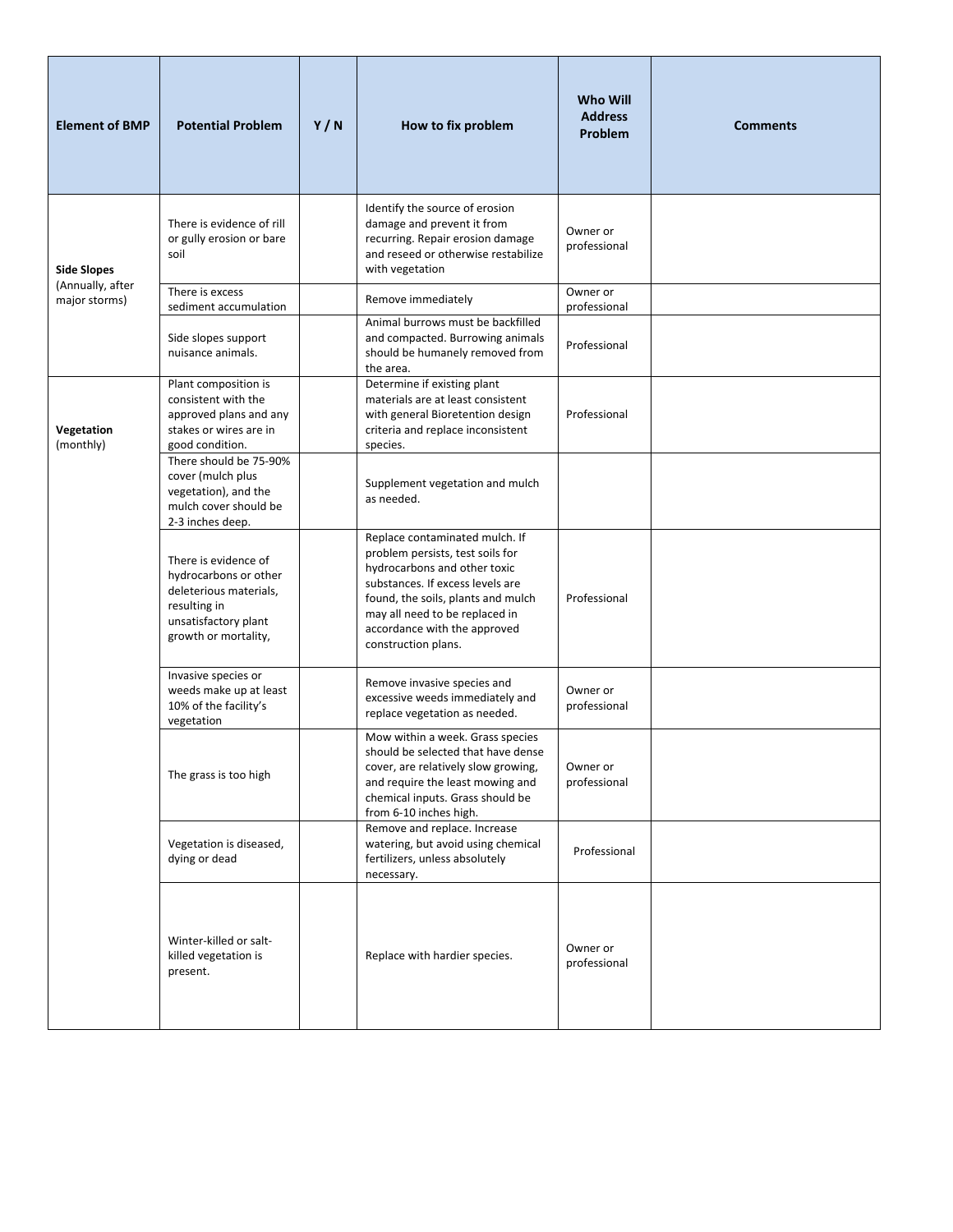| <b>Element of BMP</b>             | <b>Potential Problem</b>                                                                                              | Y/N | How to fix problem                                                                                                                                                                                                                                                                                                                                          | <b>Who Will</b><br><b>Address</b><br>Problem | <b>Comments</b> |
|-----------------------------------|-----------------------------------------------------------------------------------------------------------------------|-----|-------------------------------------------------------------------------------------------------------------------------------------------------------------------------------------------------------------------------------------------------------------------------------------------------------------------------------------------------------------|----------------------------------------------|-----------------|
| <b>Filter Media</b><br>(Annually) | The filter media is too<br>low, too compacted, or<br>the composition is<br>inconsistent with design<br>specifications |     | Raise the level, loosen and amend<br>or replace the media, as needed, to<br>be consistent with the state design<br>criteria for Bioretention (85-88%<br>sand 8-12% soil fines 3-5% organic<br>matter in form of leaf compost).<br>Other remediation options are<br>described in the maintenance<br>section of the state design criteria<br>for Bioretention | Professional                                 |                 |
|                                   | The mulch is older than<br>3 years or is otherwise<br>in poor condition                                               |     | The mulch must be replaced every<br>2-3 years                                                                                                                                                                                                                                                                                                               | Professional                                 |                 |
|                                   | There is evidence that<br>chemicals, fertilizers,<br>and/or oil/grease are<br>present                                 |     | Remove undesirable chemicals from<br>media and facility immediately, and<br>replace mulch or media as needed                                                                                                                                                                                                                                                | Professional                                 |                 |
|                                   | There is excessive trash,<br>debris, or sediment.                                                                     |     | Remove trash and debris<br>immediately. Check plant health<br>and, without damaging plants,<br>manually remove the sediment,<br>especially if the depth exceeds 20%<br>of the facility's design depth.                                                                                                                                                      | Owner or<br>professional                     |                 |
|                                   | There is evidence of<br>concentrated flows,<br>erosion or exposed soil                                                |     | Identify the source of erosion<br>damage and prevent it from<br>recurring. Repair the erosion<br>damage and reseed or otherwise<br>restabilize with vegetation.                                                                                                                                                                                             | Professional                                 |                 |
|                                   | The filter bed is clogged<br>and/or filled<br>inappropriately                                                         |     | Redistribute the soil substrate and<br>remove sediment within 2 weeks.                                                                                                                                                                                                                                                                                      | Professional                                 |                 |
|                                   | The topsoil is in poor<br>condition (e.g., the pH<br>level is not 6-7, the<br>composition is<br>inappropriate, etc.)  |     | Ensure a 3-inch surface depth of<br>topsoil consistent with the state<br>design criteria for Bioretention<br>(loamy sand or sandy loam texture,<br>with less than 5% clay content, and<br>organic matter content of at least<br>2%). If the pH is less than 6.5,<br>spread limestone.                                                                       | Professional                                 |                 |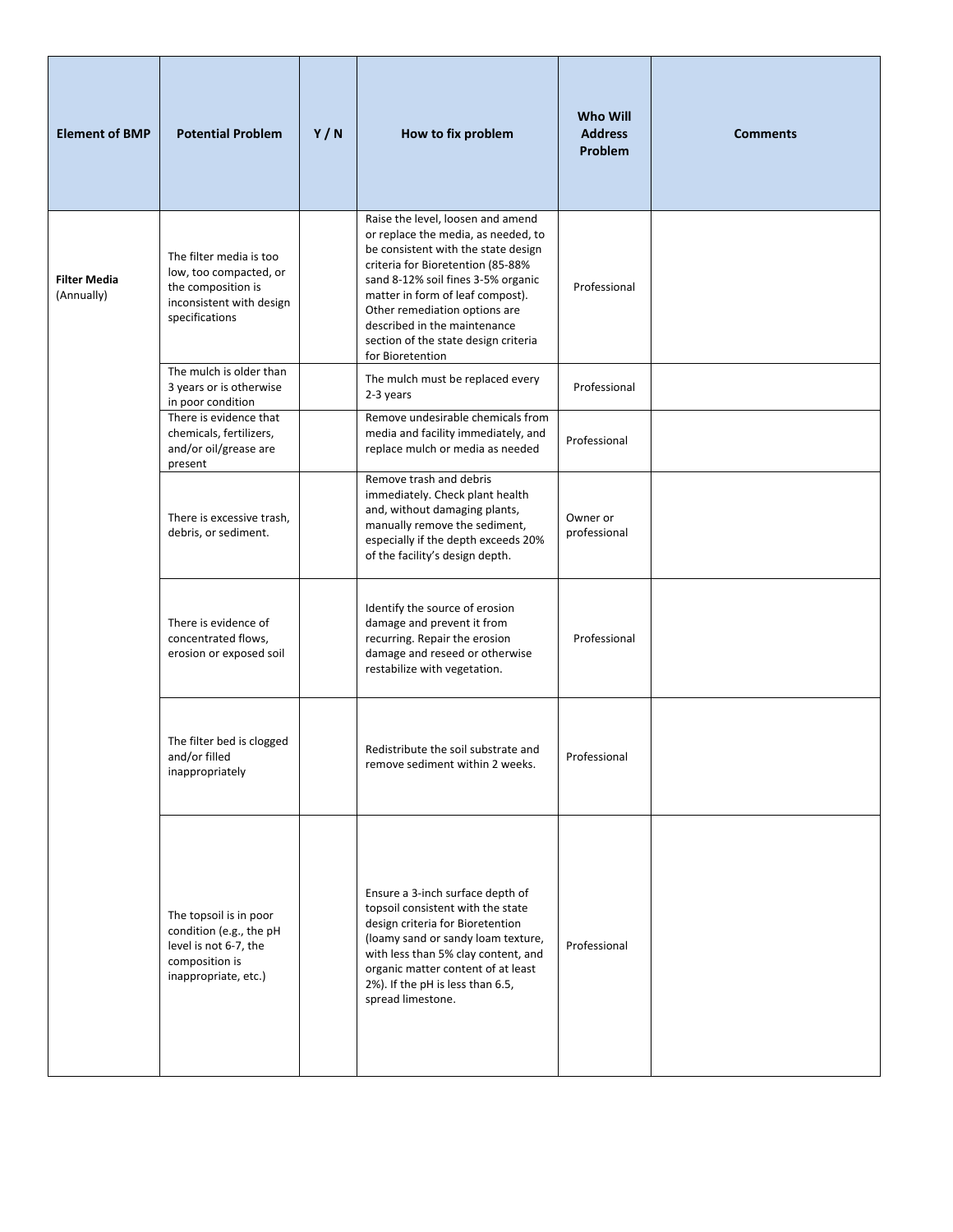| <b>Element of BMP</b>                 | <b>Potential Problem</b>                                                                                                                                                                                                                                                | Y/N | How to fix problem                                                                                                                                                                                                                                                                                                                                                                                                                                                                                                                                                                                                                                                                                                                                                                                     | <b>Who Will</b><br><b>Address</b><br>Problem | <b>Comments</b> |
|---------------------------------------|-------------------------------------------------------------------------------------------------------------------------------------------------------------------------------------------------------------------------------------------------------------------------|-----|--------------------------------------------------------------------------------------------------------------------------------------------------------------------------------------------------------------------------------------------------------------------------------------------------------------------------------------------------------------------------------------------------------------------------------------------------------------------------------------------------------------------------------------------------------------------------------------------------------------------------------------------------------------------------------------------------------------------------------------------------------------------------------------------------------|----------------------------------------------|-----------------|
| Underdrain/<br><b>Proper Drainage</b> | The perforated pipe is<br>not conveying water as<br>designed                                                                                                                                                                                                            |     | Determine if the pipe is clogged<br>with debris or if woody roots have<br>pierced the pipe. Immediately clean<br>out or replace the pipe, as<br>necessary.                                                                                                                                                                                                                                                                                                                                                                                                                                                                                                                                                                                                                                             | Professional                                 |                 |
|                                       | The underlying soil<br>interface is clogged<br>(there is evidence on<br>the surface of soil<br>crusting, standing<br>water, the facility does<br>not dewater between<br>storms, or water ponds<br>on the surface of basin<br>for more than 48 hours<br>after an event). |     | Measure the draw-down rate of the<br>observation well for three days<br>following a storm event in excess of<br>1/2 inches in depth. . After three<br>days, if there is standing water on<br>top but not in the underdrain, this<br>indicates a clogged soil layer. If<br>standing water is both on the<br>surface and in the underdrain, then<br>the underdrain is probably clogged.<br>This should be promptly<br>investigated and remediated to<br>restore proper filtration. Grading<br>changes may be needed or<br>underdrain repairs made. The filter<br>media may need to be raked,<br>excavated and cleaned or replaced<br>to correct the problem. Holes that<br>are not consistent with the design<br>and allow water to flow directly<br>through a planter to the ground<br>must be plugged. | Professional                                 |                 |
| <b>Planters</b>                       | The planter is unable to<br>receive or detain<br>stormwater prior to<br>infiltration. Water does<br>not drain from the<br>reservoir within 3-4<br>hours of after a storm<br>event.                                                                                      |     | Identify and correct sources of<br>clogging. Topsoil and sand/peat<br>layer may need to be amended with<br>sand or replaced all together.                                                                                                                                                                                                                                                                                                                                                                                                                                                                                                                                                                                                                                                              | Owner or<br>professional                     |                 |
|                                       | The planter has<br>structural deficiencies,<br>including rot, cracks,<br>and failure, or the<br>planter is unable to<br>contain the filter media<br>or vegetation                                                                                                       |     | Make needed repairs immediately.                                                                                                                                                                                                                                                                                                                                                                                                                                                                                                                                                                                                                                                                                                                                                                       | Owner or<br>professional                     |                 |
| Outlet/<br><b>Overflow Spillway</b>   | Outlets are obstructed<br>or erosion and soil<br>exposure is evident<br>below the outlet.                                                                                                                                                                               |     | Remove obstructions and stabilize<br>eroded or exposed areas.<br>Remove immediately, and keep the                                                                                                                                                                                                                                                                                                                                                                                                                                                                                                                                                                                                                                                                                                      | Owner or<br>Professional                     |                 |
|                                       | There is excessive trash,<br>debris, or sediment at<br>the outlet<br>Any grates present are                                                                                                                                                                             |     | contributing area free of trash and<br>debris.                                                                                                                                                                                                                                                                                                                                                                                                                                                                                                                                                                                                                                                                                                                                                         | Owner or<br>professional<br>Owner or         |                 |
|                                       | in good condition                                                                                                                                                                                                                                                       |     | Repair or replace as necessary                                                                                                                                                                                                                                                                                                                                                                                                                                                                                                                                                                                                                                                                                                                                                                         | professional                                 |                 |